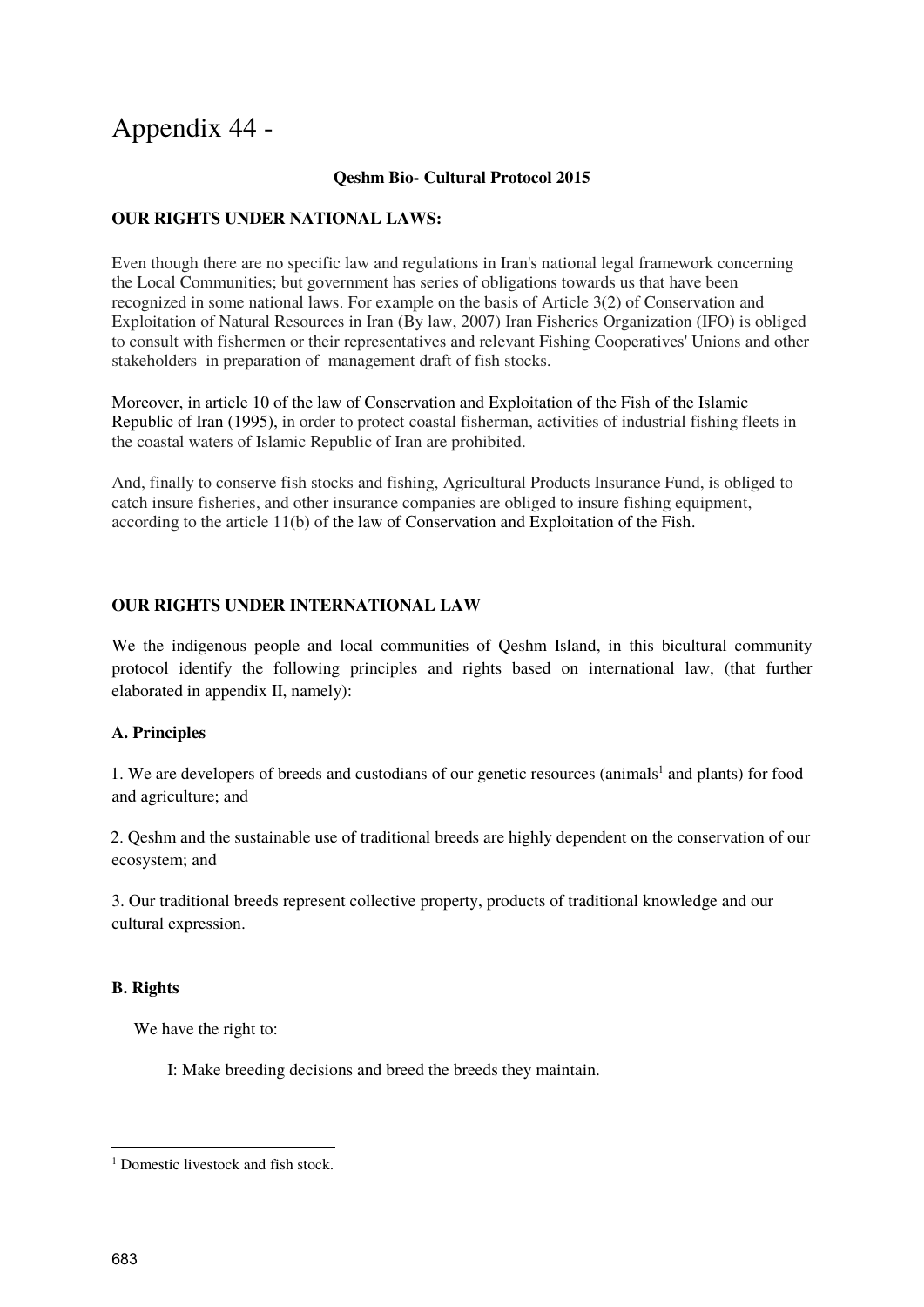II: Participate in policy making and implementation processes on genetic resources (animal and plant) for food and agriculture.

 III: Receive appropriate training and capacity building and equal access to relevant services enabling and supporting us to raise livestock and plants to improve process and marketing of our products.

 IV: Participate in the identification of research needs and research design with respect to our genetic resources, as is mandated by the principle of Free Prior Informed Consent (FPIC).

 V: Effectively access information on issues related to our local breeds, livestock and plants diversity, effectively access to genetic resources and also appropriate access to benefit sharing.

We call on the Secretariat of the UN Convention on Biological Diversity, specifically under Article 8(j) of the Convention, to recognize our contribution to the conservation and sustainable use of biological diversity in the mangrove ecosystem of Hara Biosphere Reserve, the largest mangrove forest in the Persian Gulf and Oman Sea.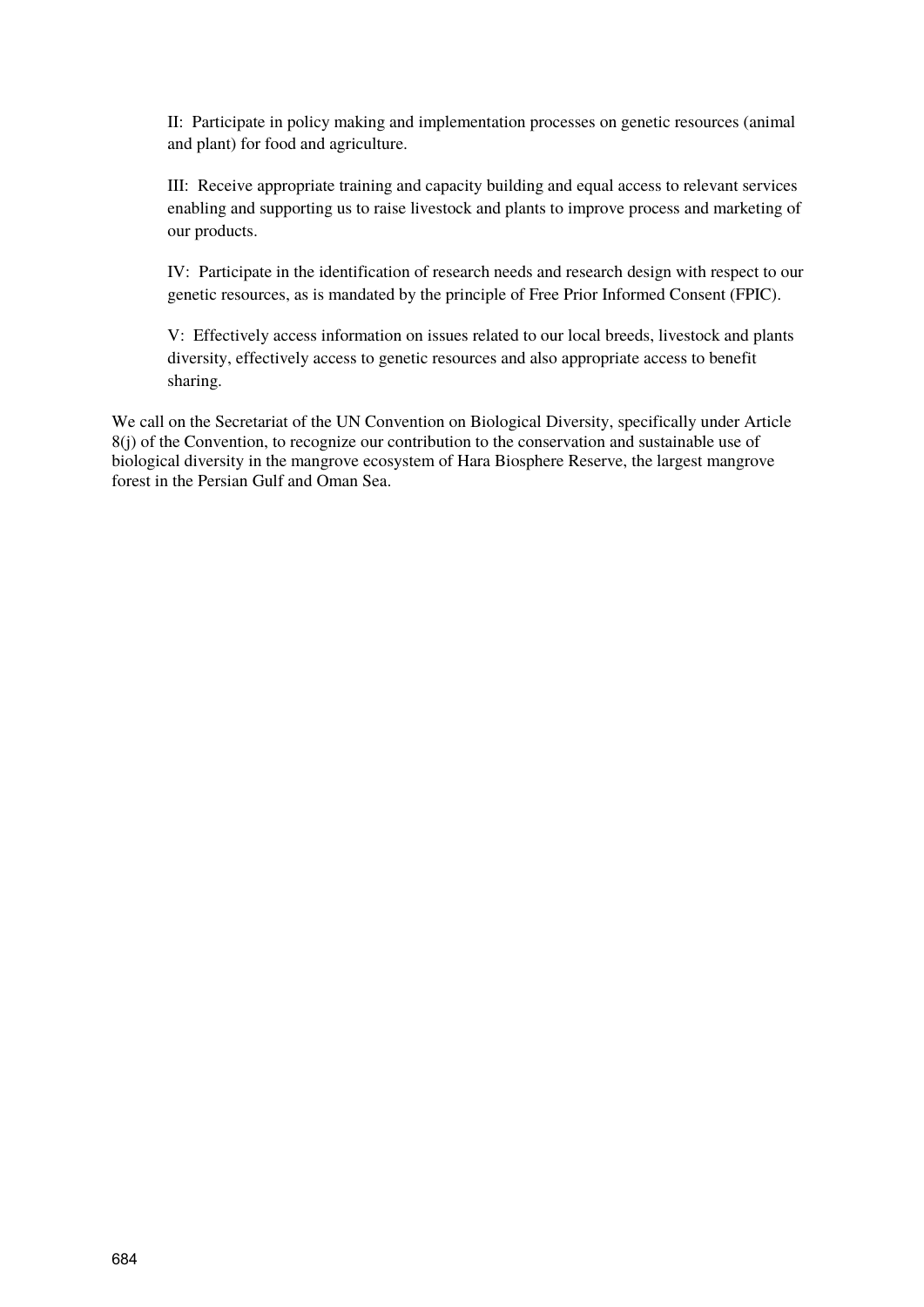# **APPENDIX: OUR PRINCIPLES UNDER INTERNATIONAL LAW**

We the indigenous people and local community of Oeshm, in this bicultural community protocol identify the following principles based on international law:

## **Principle 1:**

# **We the indigenous people and local community of Qeshm are developers of breeds and custodians of our animal and plant genetic resources for food and agriculture.**

Over the course of history, we, the local community of the Qeshm, have managed and bred livestock, plants and Hara forest, selected and used them, thus shaping them so they are well-adapted to our environment and its extremes.

Preservation of it is a vital part of our culture and livelihoods. Yet our livelihoods are under the risk of loss of access to our traditional lands. This has endangered our food security and our way of life.

Principle 1 is supported by:

- Point 9 of the Interlaken Declaration on Animal Genetic Resources recognizes "that the genetic resources of animal species most critical to food security, sustainable livelihoods and human well-being are the result of both natural selection, and directed selection by smallholders, farmers, pastoralists and breeders, throughout the world, over generations".
- Point 12 of the Interlaken Declaration on Animal Genetic Resources recognizes "the enormous contribution that the local and indigenous communities and farmers, pastoralists and animal breeders of all regions of the world have made, and will continue to make for the sustainable use, development and conservation of animal genetic resources for food and agriculture".
- Part I Point 10 of the Global Plan of Action for Animal Genetic Resources: "all animal genetic resources for food and agriculture are the result of human intervention: they have been consciously selected and improved by pastoralists and farmers since the origins of agriculture, and have co-evolved with economies, cultures, knowledge systems and societies. Unlike most wild biodiversity, domestic animal resources require continuous active human management, sensitive to their unique nature". Biological Convention on Diversity 1992.

#### **Principle 2:**

# **Qeshm and the sustainable use of traditional breeds are highly dependent on the conservation of our ecosystem.**

Our traditional species (animal and plants) are developed through the interaction between our livestock, pastoralists and natural environment. This natural environment is conserved, inter alia, through traditional practices of the Local Community of the Qeshm. The Qeshm local community therefore have a right to access our natural environment, so as to ensure the sustainable use and conservation of our species and the environment.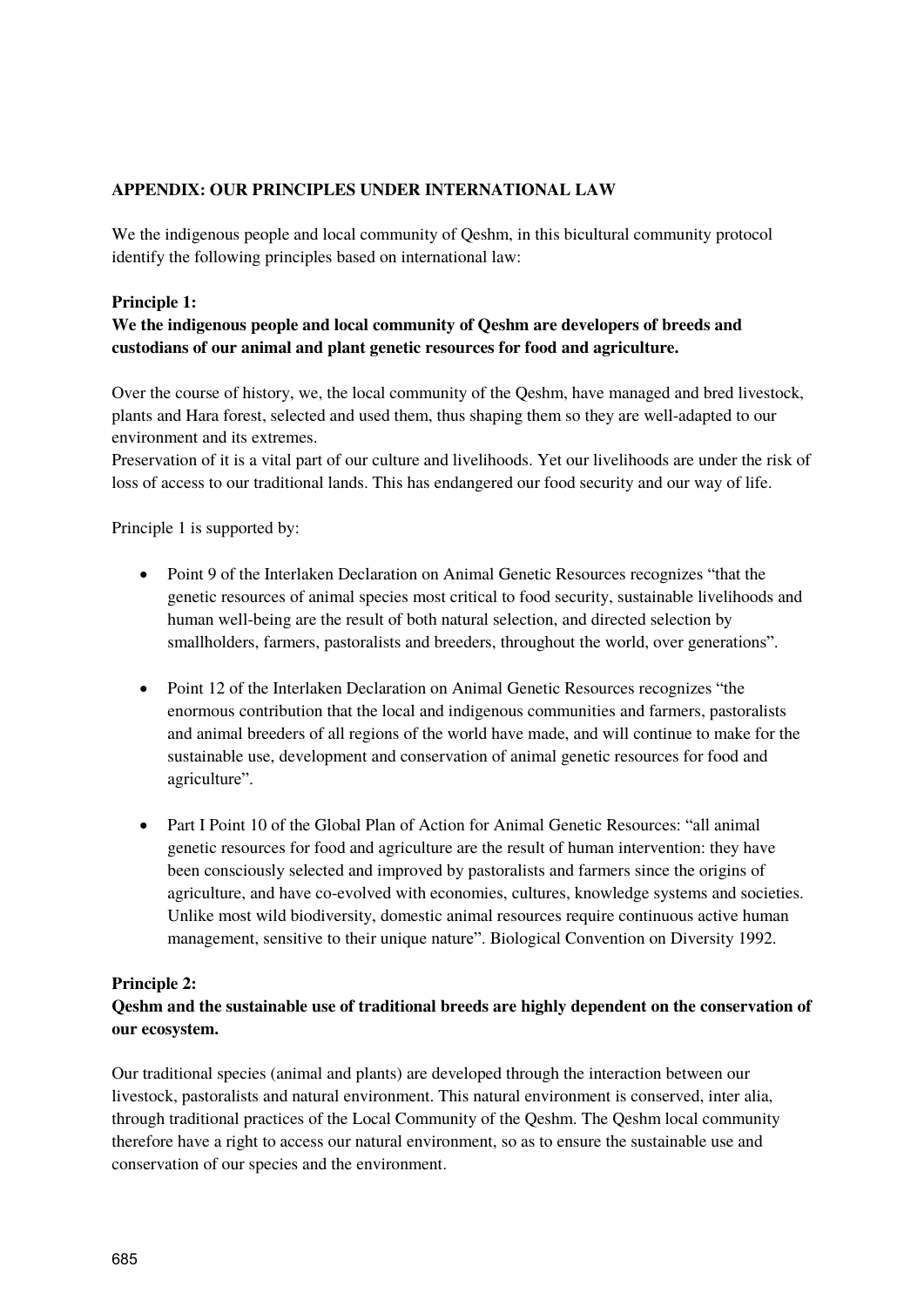Principle 2 is supported by:

- Article 8 of the Convention on Biological Diversity: "genetic resources should be conserved in the surroundings in which they have developed their distinct properties".
- Article 10 (d) of the Convention on Biological Diversity demands that "local populations are supported to develop and implement remedial action in degraded areas where biological diversity has been reduce".
- Article 9.1 of the Treaty on Plant Genetic Resources for Food and Agriculture provides that: The Contracting Parties recognize the enormous contribution that the local and indigenous communities and farmers of all regions of the world, particularly those in the centers of origin and crop diversity, have made and will continue to make for the conservation and development of plant genetic resources which constitute the basis of food and agriculture production throughout the world.

## **Principle3:**

# **Our traditional breeds represent collective property, products of indigenous knowledge and our cultural expression**.

While the local community of Qeshm have collective custodianship rights over our Genetic resources and the traditional knowledge related to these species, it is crucial that these rights are supported and promoted by the government.

Our government should therefore respect, preserve and maintain the knowledge, innovations and practices of the local community of Qeshm embodying lifestyles relevant to sustainable use and conservation of biological diversity.

Principle 3 is supported by:

- Article 24 (2) of the Agreement for the Implementation of the Provisions of the United Nations Convention on the Law of the Sea of 10 December 1982 Relating to the Conservation and Management of Straddling Fish Stocks and Highly Migratory Fish Stocks (1995) In giving effect to the duty to cooperate in the establishment of conservation and management measures for straddling fish stocks and highly migratory fish stocks, States shall take into account the special requirements of developing States, in particular: (b) the need to avoid adverse impacts on, and ensure access to fisheries by, subsistence, small-scale and artisanal fishers and women fishworkers, as well as indigenous people in developing States, particularly small island developing States;
- Article 8 (j) of the Convention on Biological Diversity: "Contracting Party shall…Subject to its national legislation, respect, preserve and maintain knowledge, innovations and practices of indigenous and local communities embodying traditional lifestyles relevant for the conservation and sustainable use of biological diversity and promote their wider application with the approval and involvement of the holders of such knowledge, innovations and practices and encourage the equitable sharing of the benefits arising from the utilization of such knowledge, innovations and practices.
- Article 10 (c) of the Convention on Biological Diversity: obliges Parties to "protect and encourage customary use of biological resources in accordance with traditional cultural practices that are compatible with conservation and sustainable use requirements".
- Article 17 (1) (c) of the United Nations Convention on Combat Desertification (UNCCD): protect, integrate, enhance and validate traditional and local knowledge, know-how and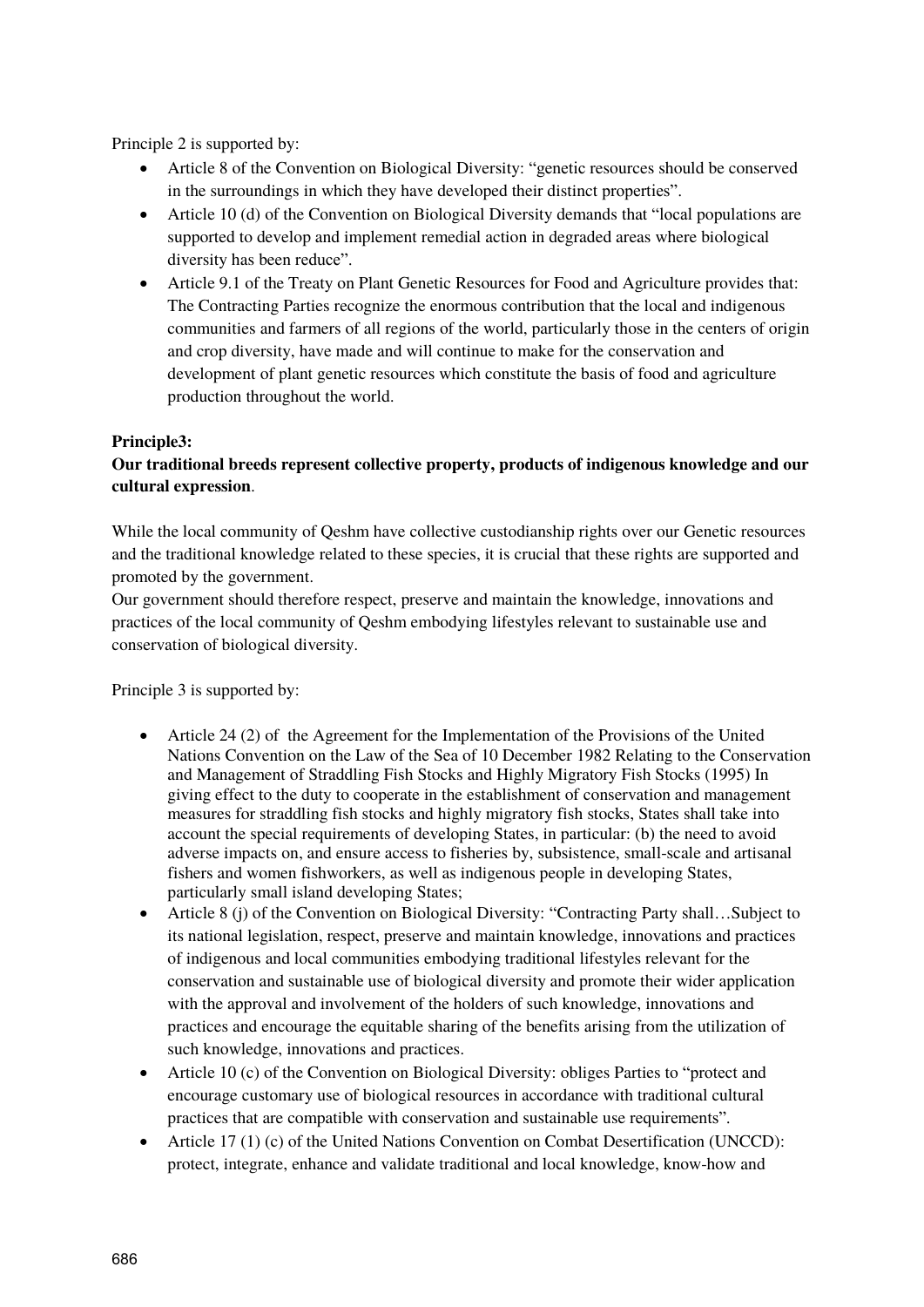practices, ensuring, subject to their respective national legislation and/or policies, that the owners of that knowledge will directly benefit on an equitable basis and on mutually agreed terms from any commercial utilization of it or from any technological development derived from that knowledge;

- Article 18 (1) (b) of the UNCCD: facilitate access, in particular by affected developing country Parties, on favourable terms, including on concessional and preferential terms, as mutually agreed, taking into account the need to protect intellectual property rights, to technologies most suitable to practical application for specific needs of local populations, paying special attention to the social, cultural, economic and environmental impact of such technology;
- Article 18 (2): The Parties shall, according to their respective capabilities, and subject to their respective national legislation and/or policies, protect, promote and use in particular relevant traditional and local technology, knowledge, know-how and practices.
- Article 19 (1) (d) of the UNCCD: The Parties recognize the significance of capacity building -- that is to say, institution building, training and development of relevant local and national capacities -- in efforts to combat desertification and mitigate the effects of drought. They shall promote, as appropriate, capacity-building: by fostering the use and dissemination of the knowledge, know-how and practices of local people in technical cooperation programs, wherever possible;
- The preamble of the Convention for the Safeguarding of the Intangible Cultural Heritage states that: Recognizing that communities, in particular indigenous communities, groups and, in some cases, individuals, play an important role in the production, safeguarding, maintenance and re-creation of the intangible cultural heritage, thus helping to enrich cultural diversity and human creativity; and Considering the invaluable role of the intangible cultural heritage as a factor in bringing human beings closer together and ensuring exchange and understanding among them.
- Article 1(b) Convention for the Safeguarding of the Intangible Cultural Heritage: to ensure respect for the intangible cultural heritage of the communities, groups and individuals concerned;
- Article 15 Convention for the Safeguarding of the Intangible Cultural Heritage : Participation of communities, groups and individuals Within the framework of its safeguarding activities of the intangible cultural heritage, each State Party shall endeavor to ensure the widest possible participation of communities, groups and, where appropriate, individuals that create, maintain and transmit such heritage, and to involve them actively in its management;
- Article 17 (1) (C) of the UNCCD: protect, integrate, enhance and validate traditional and local knowledge, know-how and practices, ensuring, subject to their respective national legislation and/or policies, that the owners of that knowledge will directly benefit on an equitable basis and on mutually agreed terms from any commercial utilization of it or from any technological development derived from that knowledge;
- Article 5 (5) of Nagoya Protocol on Access and Benefit-sharing: Each Party shall take legislative, administrative or policy measures, as appropriate, in order that the benefits arising from the utilization of traditional knowledge associated with genetic resources are shared in a fair and equitable way with indigenous and local communities holding such knowledge. Such sharing shall be upon mutually agreed terms;
- Article 7 of Nagoya Protocol on Access and Benefit-sharing: In accordance with domestic law, each Party shall take measures, as appropriate, with the aim of ensuring that traditional knowledge associated with genetic resources that is held by indigenous and local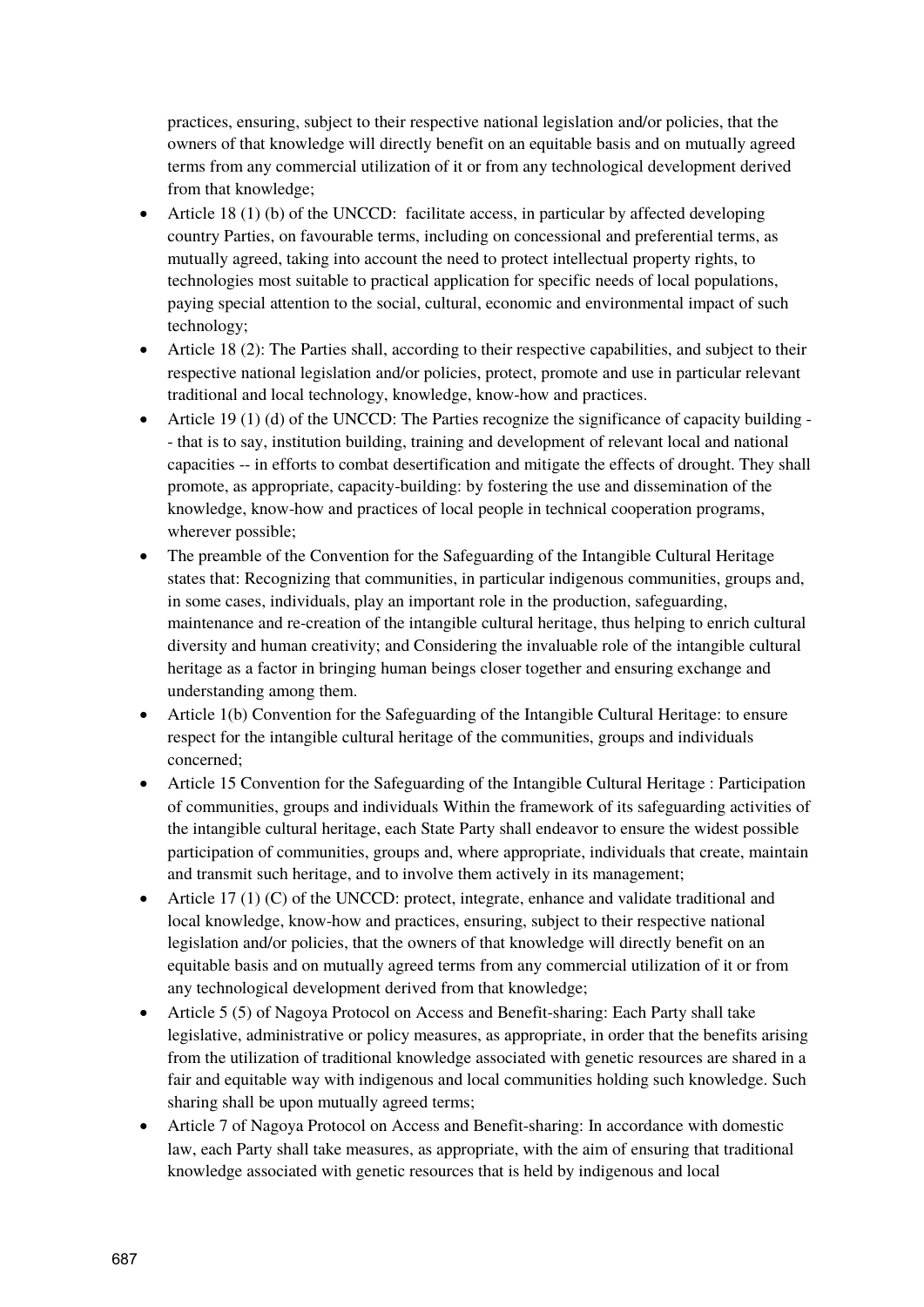communities is accessed with the prior and informed consent or approval and involvement of these indigenous and local communities, and that mutually agreed terms have been established;

 Article 12 (1) of Nagoya Protocol on Access and Benefit-sharing: In implementing their obligations under this Protocol, Parties shall in accordance with domestic law take into consideration indigenous and local communities' customary laws, community protocols and procedures, as applicable, with respect to traditional knowledge associated with genetic resources.

Based on the above mentioned principles articulated and implicit in existing legal instruments and international agreements, indigenous people and local community of Qeshm, who belong to traditional livestock and fish stock keeping community and adhere to ecological principles of animal production affirm the following rights:

# **I: Indigenous people and local community of Qeshm have the right to make breeding decisions and breed the breeds they maintain.**

This right is supported by:

- Article 26 (1) of the Cartagena Protocol on Biosafety to the Convention on Biological Diversity 2000: The Parties, in reaching a decision on import under this Protocol or under its domestic measures implementing the Protocol, may take into account, consistent with their international obligations, socio-economic considerations arising from the impact of living modified organisms on the conservation and sustainable use of biological diversity, especially with regard to the value of biological diversity to indigenous and local communities;
- Article 9(1) (4) Aquaculture Development of Code of Conduct for Responsible Fisheries: States should ensure that the livelihoods of local communities, and their access to fishing grounds, are not negatively affected by aquaculture developments;
- Article 10 (c) of the Convention on Biological Diversity: obliges parties to "protect and encourage customary use of biological resources in accordance with traditional cultural practices that are compatible with conservation and sustainable use requirements";
- Article 11(1) of Nagoya Protocol on Access and Benefit-sharing: In instances where the same genetic resources are found *in situ* within the territory of more than one Party, those Parties shall endeavour to cooperate, as appropriate, with the involvement of indigenous and local communities concerned, where applicable, with a view to implementing this Protocol.

# **II: The indigenous people and local community of Qeshm have the right to participate in policy making and implementation processes of genetic resources (animal and plant) for food and agriculture.**

This right is supported by:

• Article 8 (i) of the Convention on Biological Diversity: obliges parties to"... promote their wider application with the approval and involvement of the holders of such knowledge, innovations and practices and encourage the equitable sharing of the benefits arising from the utilization of such knowledge, innovations and practices."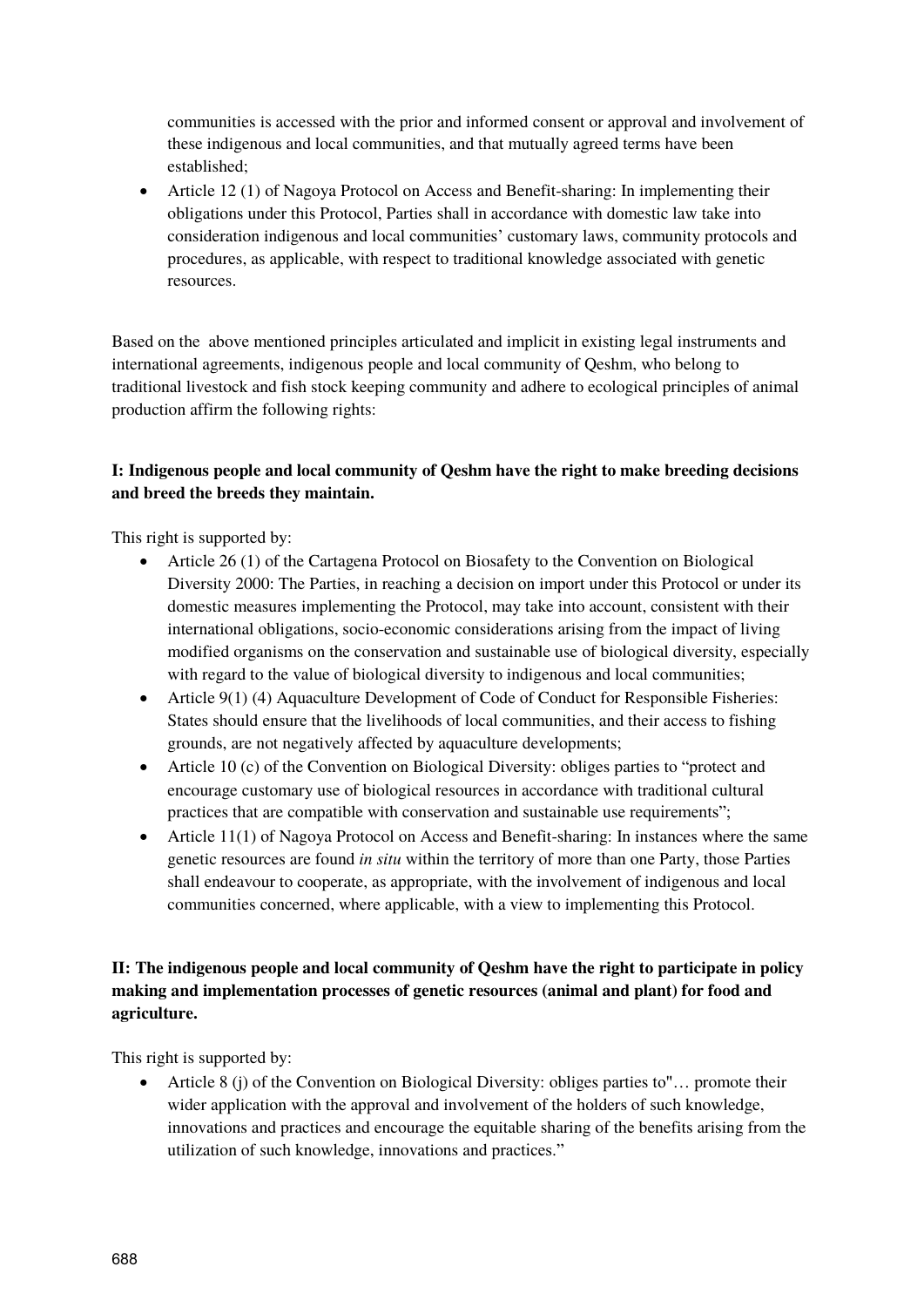- Article 2 (f) of the Code of Conduct for Responsible Fisheries: The objectives of the Code are to: promote the contribution of fisheries to food security and food quality, giving priority to the nutritional needs of local communities;
- Article 3 of the UNCCD: the Parties shall be guided, inter alia, by the following: the Parties should ensure that decisions on the design and implementation of programmes to combat desertification and/or mitigate the effects of drought are taken with the participation of populations and local communities and that an enabling environment is created at higher levels to facilitate action at national and local levels;
- Article 10 (2) of the UNCCD: National action programmes shall specify the respective roles of government, local communities and land users and the resources available and needed. They shall, inter alia; Article  $10 (2)(b)$ : allow for modifications to be made in response to changing circumstances and be sufficiently flexible at the local level to cope with different socio-economic, biological and geo-physical conditions; Article 10 (2)(f): provide for effective participation at the local, national and regional levels of non-governmental organizations and local populations, both women and men, particularly resource users, including farmers and pastoralists and their representative organizations, in policy planning, decision-making, and implementation and review of national action programmes.
- Article 16 of the UNCCD: The Parties agree, to ensure systematic observation of land degradation in affected areas and to understand better and assess the processes and effects of drought and desertification. This would help accomplish, inter alia, early warning and advance planning for periods of adverse climatic variation in a form suited for practical application by users at all levels, including especially local populations. To this end, they shall, as appropriate: (b) ensure that the collection, analysis and exchange of information address the needs of local communities and those of decision makers, with a view to resolving specific problems, and that local communities are involved in these activities;
- Article 11(1) of Nagoya Protocol on Access and Benefit-sharing: In instances where the same genetic resources are found *in situ* within the territory of more than one Party, those Parties shall endeavour to cooperate, as appropriate, with the involvement of indigenous and local communities concerned, where applicable, with a view to implementing this Protocol.
- Article 12 (2) of Nagoya Protocol on Access and Benefit-sharing: Parties, with the effective participation of the indigenous and local communities concerned, shall establish mechanisms to inform potential users of traditional knowledge associated with genetic resources about their obligations, including measures as made available through the Access and Benefitsharing Clearing-House for access to and fair and equitable sharing of benefits arising from the utilization of such knowledge.
- Article 22 (1) of Nagoya Protocol on Access and Benefit-sharing: The Parties shall cooperate in the capacity-building, capacity development and strengthening of human resources and institutional capacities to effectively implement this Protocol… In this context, Parties should facilitate the involvement of indigenous and local communities and relevant stakeholders, including non-governmental organizations and the private sector.

# **III- The indigenous people and local community of Qeshm shall have the right to appropriate training and capacity building and equal access to relevant services enabling and supporting us to raise livestock and plants to better process and market our products.**

This right is supported by:

Article 5 of the UNCCD: affected country Parties undertake to: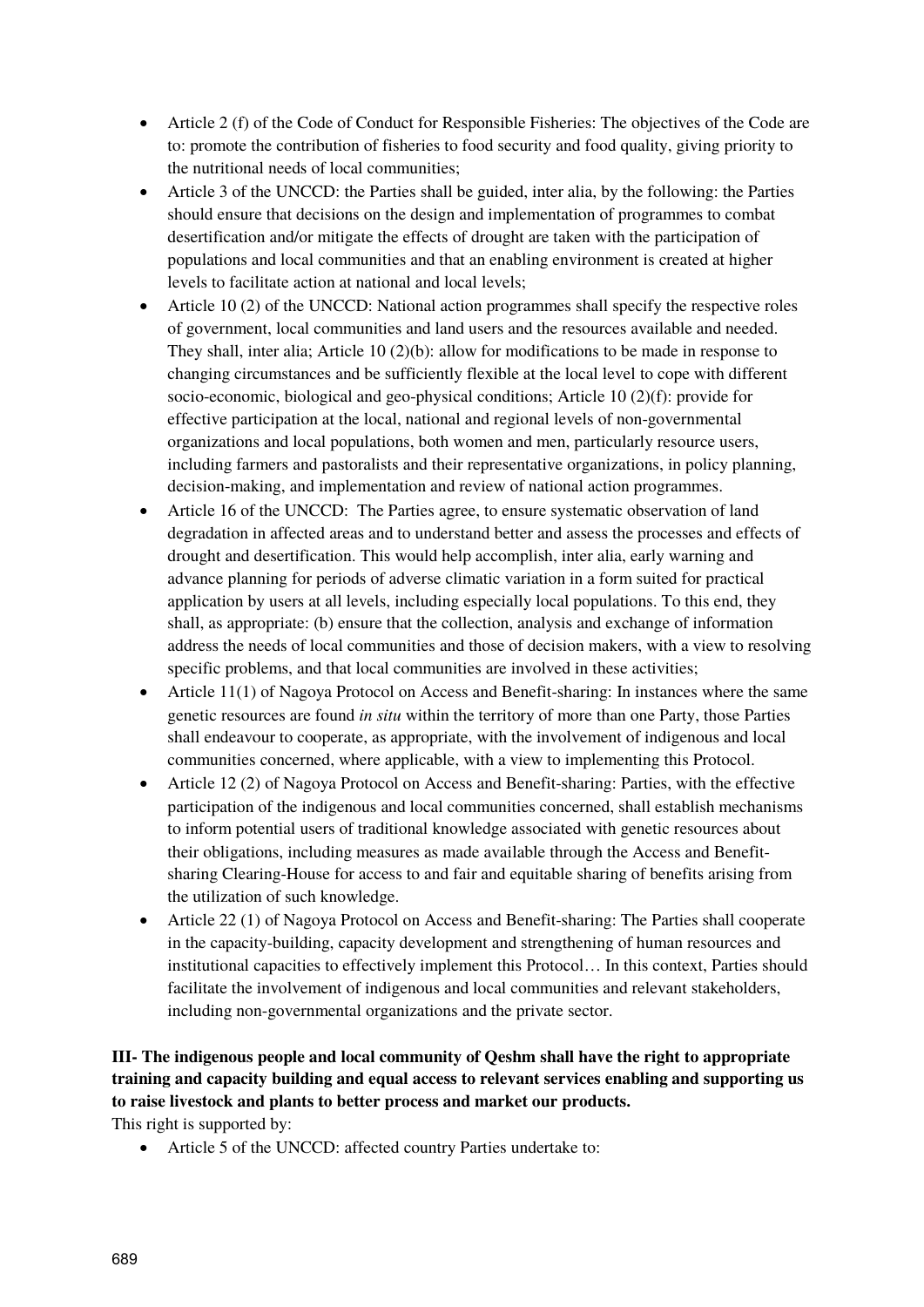- (d) Promote awareness and facilitate the participation of local populations, particularly women and youth, with the support of non- governmental organizations, in efforts to combat desertification and mitigate the effects of drought;
- Article 10 (2) (e) of the UNCCD: promote policies and strengthen institutional frameworks which develop cooperation and coordination, in a spirit of partnership, between the donor community, governments at all levels, local populations and community groups, and facilitate access by local populations to appropriate information and technology;
- Article 13(1) (c) of the UNCCD: increased flexibility in project design, funding and implementation in keeping with the experimental, iterative approach indicated for participatory action at the local community level.
- Article 19(1) of the UNCCD: The Parties recognize the significance of capacity building that is to say, institution building, training and development of relevant local and national capacities -- in efforts to combat desertification and mitigate the effects of drought. They shall promote, as appropriate, capacity-building:

(a) Through the full participation at all levels of local people, particularly at the local level, especially women and youth, with the cooperation of non-governmental and local organizations;

- Article 9(2) of International Treaty on Plant Genetic Resources for Food and Agriculture: In accordance with farmers' needs and priorities, each Contracting Party should, as appropriate, and subject to its national legislation, take measures to protect and promote Farmers' Rights, including:
	- (a) Protection of traditional knowledge relevant to plant genetic resources for food and agriculture;

(b) The right to equitably participate in sharing benefits arising from the utilization of plant genetic resources for food and agriculture.

- Article 3(d) of the UNCCD: "develop and exchange educational and public awareness material, where possible in local languages, exchange and second experts to train personnel of affected developing country Parties in carrying out relevant education and awareness programmes, and fully utilize relevant educational material available in competent international bodies;
- Article 5 (2) of Nagoya Protocol on Access and Benefit-sharing: Each Party shall take legislative, administrative or policy measures, as appropriate, with the aim of ensuring that benefits arising from the utilization of genetic resources that are held by indigenous and local communities, in accordance with domestic legislation regarding the established rights of these indigenous and local communities over these genetic resources, are shared in a fair and equitable way with the communities concerned, based on mutually agreed terms.
- Article 12 (2) of Nagoya Protocol on Access and Benefit-sharing: Parties, with the effective participation of the indigenous and local communities concerned, shall establish mechanisms to inform potential users of traditional knowledge associated with genetic resources about their obligations, including measures as made available through the Access and Benefitsharing Clearing-House for access to and fair and equitable sharing of benefits arising from the utilization of such knowledge.
- **IV- The indigenous people and local community of Qeshm have the right to Participate in the identification of research needs and research design with respect to our genetic resources, as is mandated by the principle of Free Prior Informed Consent (FPIC).**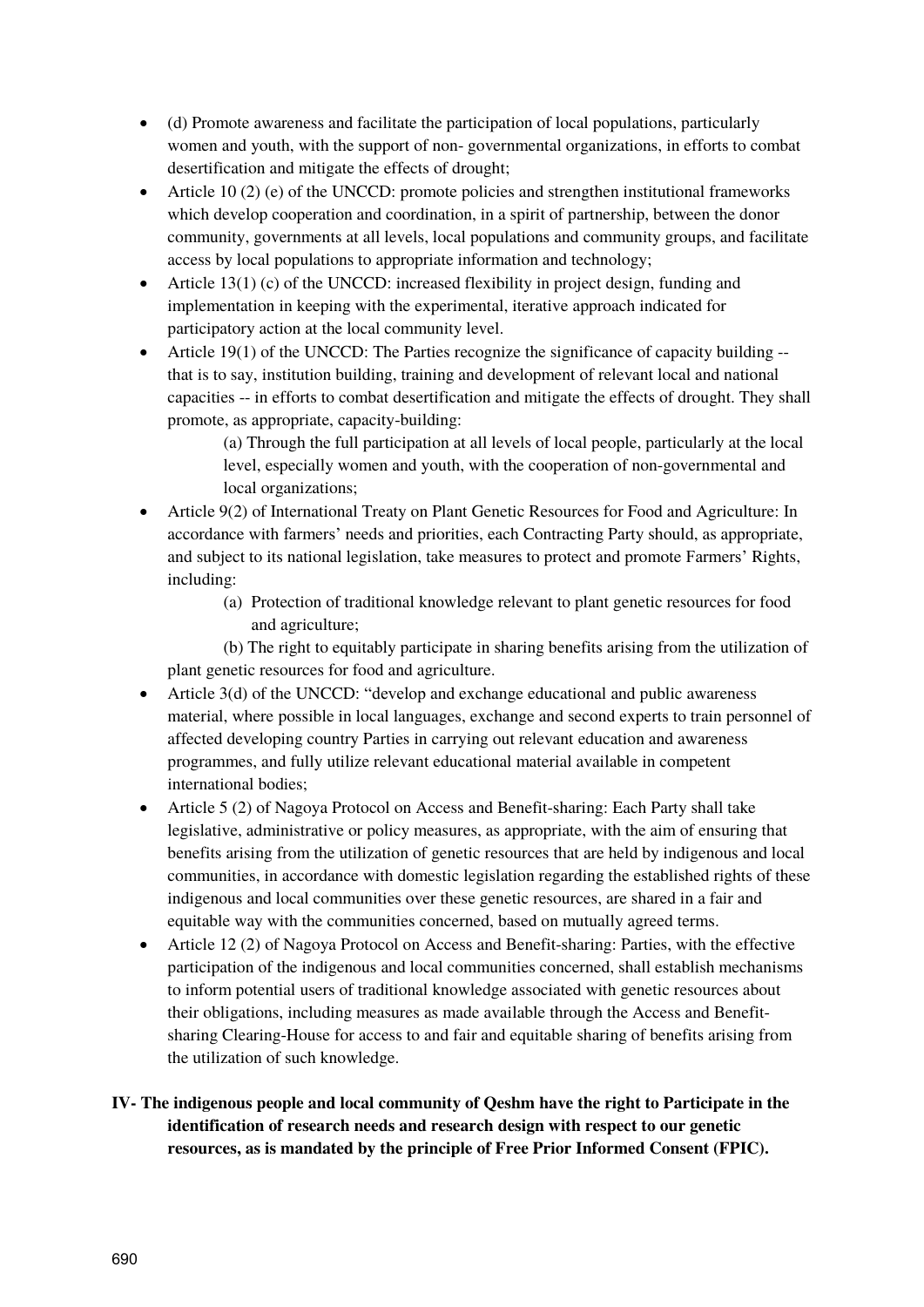This right is supported by:

- Article 9(2) (c) International Treaty on Plant Genetic Resources for Food and Agriculture: The right to participate in making decisions, at the national level, on matters related to the conservation and sustainable use of plant genetic resources for food and agriculture.
- Article 17 (1) of the UNCCD: The Parties undertake, according to their respective capabilities, to promote technical and scientific cooperation in the fields of combating desertification and mitigating the effects of drought through appropriate national, subregional, regional and international institutions. To this end, they shall support research activities that: (b) Respond to well defined objectives, address the specific needs of local populations and lead to the identification and implementation of solutions that improve the living standards of people in affected areas; (c) protect, integrate, enhance and validate traditional and local knowledge, know-how and practices, ensuring, subject to their respective national legislation and/or policies, that the owners of that knowledge will directly benefit on an equitable basis and on mutually agreed terms from any commercial utilization of it or from any technological development derived from that knowledge; (d) develop and strengthen national, sub-regional and regional research capabilities in affected developing country Parties, particularly in Africa, including the development of local skills and the strengthening of appropriate capacities, especially in countries with a weak research base, giving particular attention to multidisciplinary and participative socio-economic research.
- Article 18 (1)(b) of the UNCCD: "ensure that such technology, knowledge, know-how and practices are adequately protected and that local populations benefit directly, on an equitable basis and as mutually agreed, from any commercial utilization of them or from any technological development."
- Article 7 of Nagoya Protocol on Access and Benefit-sharing: In accordance with domestic law, each Party shall take measures, as appropriate, with the aim of ensuring that traditional knowledge associated with genetic resources that is held by indigenous and local communities is accessed with the prior and informed consent or approval and involvement of these indigenous and local communities, and that mutually agreed terms have been established.
- Article 6 (2) of Nagoya Protocol on Access and Benefit-sharing: In accordance with domestic law, each Party shall take measures, as appropriate, with the aim of ensuring that the prior informed consent or approval and involvement of indigenous and local communities is obtained for access to genetic resources where they have the established right to grant access to such resources.

**IIV: The indigenous people and local community of Qeshm have the right to effectively access information on issues related to our local breeds, livestock and Plants diversity, effectively access to genetic resources and also appropriate access to benefit sharing.** 

This right is supported by: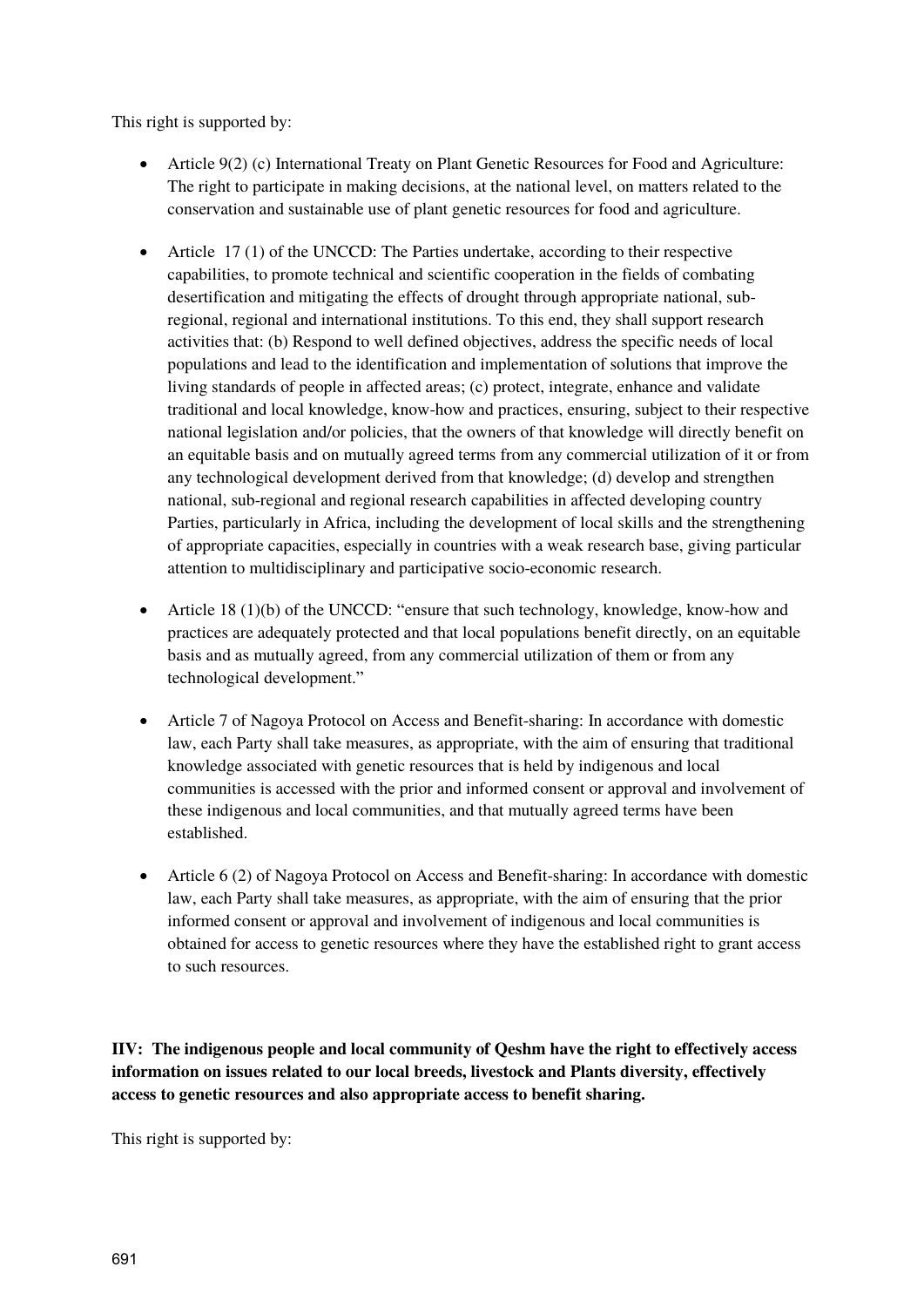- Article  $17 \text{ (1)}(f)$  of the UNCCD: promote the conduct of joint research programmes between national, sub regional, regional and international research organizations, in both the public and private sectors, for the development of improved, affordable and accessible technologies for sustainable development through effective participation of local populations and communities.
- Article 16 of the UNCCD: The Parties agree, to ensure systematic observation of land degradation in affected areas and to understand better and assess the processes and effects of drought and desertification. This would help accomplish, inter alia, early warning and advance planning for periods of adverse climatic variation in a form suited for practical application by users at all levels, including especially local populations. To this end, they shall, as appropriate: (g) subject to their respective national legislation and/or policies, exchange information on local and traditional knowledge, ensuring adequate protection for it and providing appropriate return from the benefits derived from it, on an equitable basis and on mutually agreed terms, to the local populations concerned.
- Article 18 (1)(a) of the UNCCD: make inventories of such technology, knowledge, knowhow and practices and their potential uses with the participation of local populations, and disseminate such information, where appropriate, in cooperation with relevant intergovernmental and non-governmental organizations;
- Article 3(d) of the UNCCD: "develop and exchange educational and public awareness material, where possible in local languages, exchange and second experts to train personnel of affected developing country Parties in carrying out relevant education and awareness programmes, and fully utilize relevant educational material available in competent international bodies.
- Article 6(19) of Code of Conduct for Responsible Fisheries: States should consider aquaculture, including culture-based fisheries, as a means to promote diversification of income and diet. In so doing, States should ensure that resources are used responsibly and adverse impacts on the environment and on local communities are minimized.
- Article 6 (3) (f) of Nagoya Protocol on Access and Benefit-sharing: each Party requiring prior informed consent shall take the necessary legislative, administrative or policy measures, as appropriate, to: Where applicable, and subject to domestic legislation, set out criteria and/or processes for obtaining prior informed consent or approval and involvement of indigenous and local communities for access to genetic resources.
- Article 12 (3) of Nagoya Protocol on Access and Benefit-sharing: Parties shall endeavour to support, as appropriate, the development by indigenous and local communities, including women within these communities, of: (a) Community protocols in relation to access to traditional knowledge associated with genetic resources and the fair and equitable sharing of benefits arising out of the utilization of such knowledge; (b) Minimum requirements for mutually agreed terms to secure the fair and equitable sharing of benefits arising from the utilization of traditional knowledge associated with genetic resources; and (c) Model contractual clauses for benefit-sharing arising from the utilization of traditional knowledge associated with genetic resources.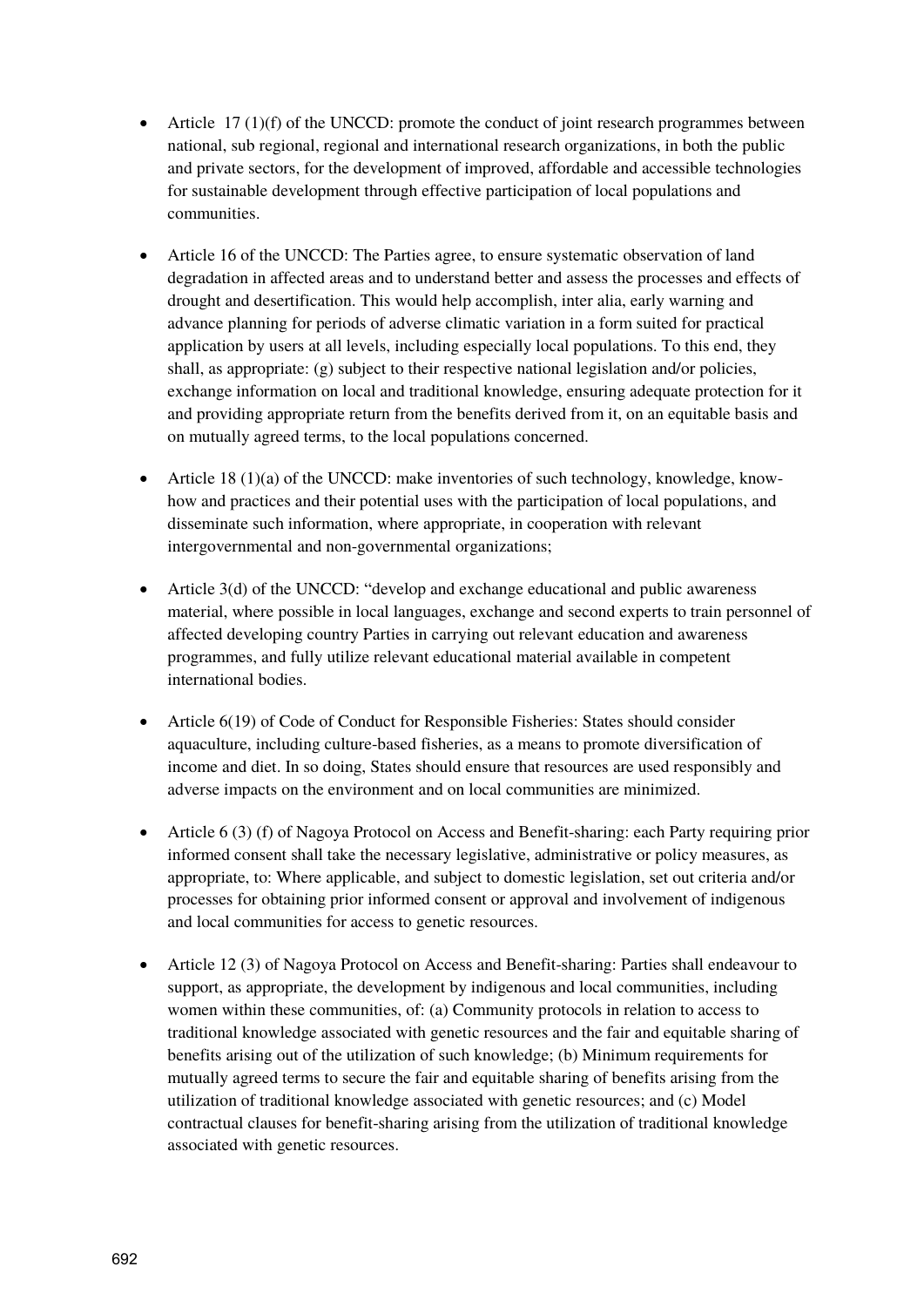- Article 12 (4) of Nagoya Protocol on Access and Benefit-sharing: Parties, in their implementation of this Protocol, shall, as far as possible, not restrict the customary use and exchange of genetic resources and associated traditional knowledge within and amongst indigenous and local communities in accordance with the objectives of the Convention.
- Article 13 (1) of Nagoya Protocol on Access and Benefit-sharing. Each Party shall designate a national focal point on access and benefit-sharing. The national focal point shall make information available as follows: (a) For applicants seeking access to genetic resources, information on procedures for obtaining prior informed consent and establishing mutually agreed terms, including benefit-sharing; (b) For applicants seeking access to traditional knowledge associated with genetic resources, where possible, information on procedures for obtaining prior informed consent or approval and involvement, as appropriate, of indigenous and local communities and establishing mutually agreed terms including benefit-sharing; (c) Information on competent national authorities, relevant indigenous and local communities and relevant stakeholders.
- Article 16 (1) of Nagoya Protocol on Access and Benefit-sharing: Each Party shall take appropriate, effective and proportionate legislative, administrative or policy measures, as appropriate, to provide that traditional knowledge associated with genetic resources utilized within their jurisdiction has been accessed in accordance with prior informed consent or approval and involvement of indigenous and local communities and that mutually agreed terms have been established, as required by domestic access and benefit-sharing legislation or regulatory requirements of the other Party where such indigenous and local communities are located.
- Article 21 of Nagoya Protocol on Access and Benefit-sharing: Each Party shall take measures to raise awareness of the importance of genetic resources and traditional knowledge associated with genetic resources, and related access and benefit-sharing issues. Such measures may include, inter alia: (b) Organization of meetings of indigenous and local communities and relevant stakeholders; (c) Establishment and maintenance of a help desk for indigenous and local communities and relevant stakeholders; (e) Promotion of voluntary codes of conduct, guidelines and best practices and/or standards in consultation with indigenous and local communities and relevant stakeholders; (h) Involvement of indigenous and local communities and relevant stakeholders in the implementation of this Protocol; and Awareness-raising of community protocols and procedures of indigenous and local communities.

# **BIBLIOGRAPHY**

- 1. Agenda 21, United Nations Conference on Environment & Development Rio de Janerio, Brazil, June 1992, pp. 1- 351, Available at: http://www.un.org/esa/sustdev/documents/agenda21 /Eenglish/Agenda21.pdf.
- 2. Agreement for The Implementation of The Provisions of The United Nations Convention on The Law of The Sea of 10 December 1982 Relating to The Conservation and Management of Straddling Fish Stocks And Highly Migratory Fish stocks, United Nations, General Assembly, pp. 1-40, Available at: